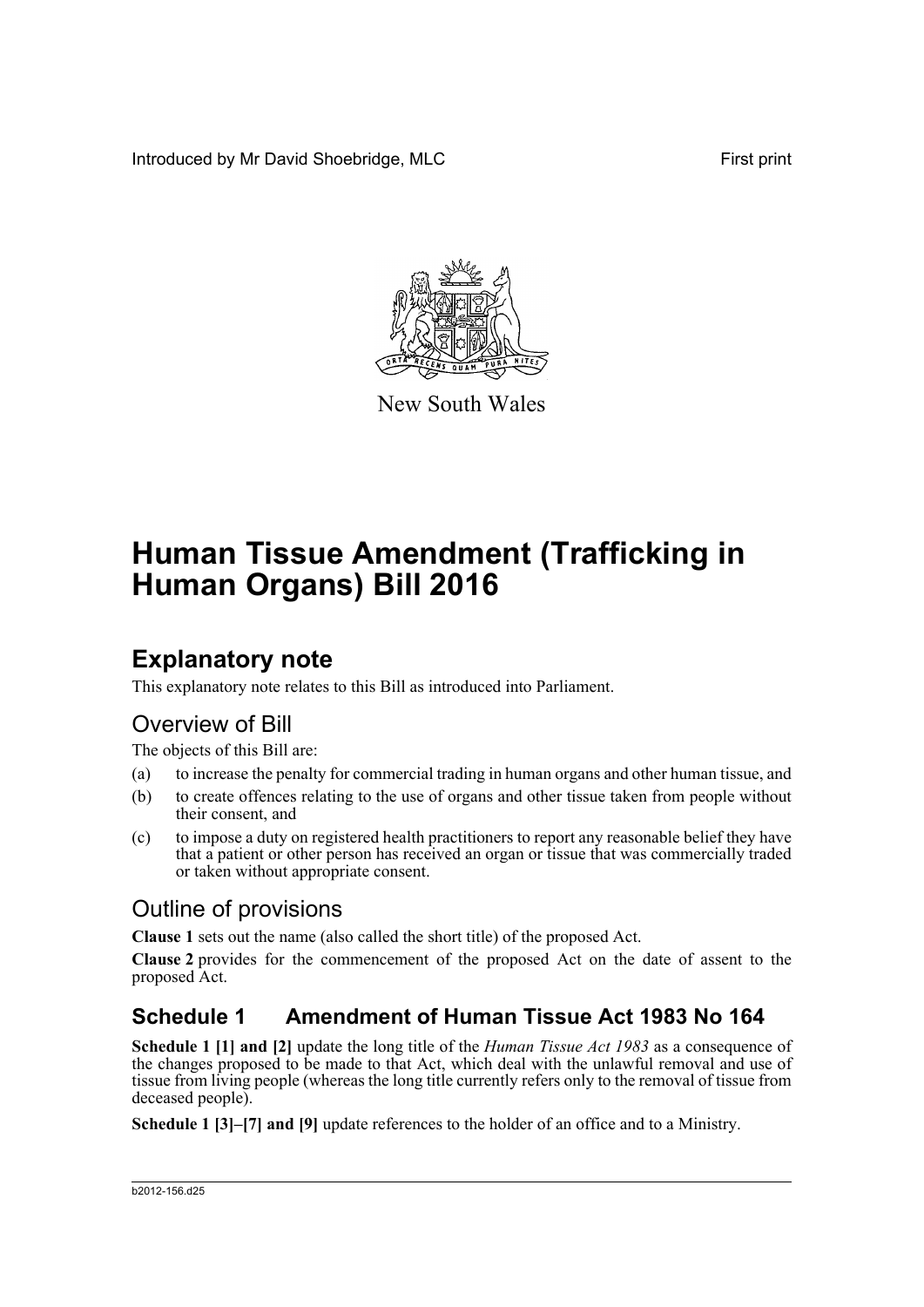**Schedule 1 [8]** substitutes Part 6 to insert the following provisions creating offences relating to trading in, removal, use and transplantation of tissue:

### **Part 6 Offences relating to trading in, removal, use and transplantation of tissue**

### **Division 1 Preliminary**

**Proposed section 32** defines words and expressions used in the proposed Part. A *commercial transplant arrangement* is defined as a contract or arrangement under which any person agrees, for valuable consideration, whether given or to be given to any such person or to any other person, to the sale or supply of any tissue from any such person's body or from the body of any other person, whether before or after that person's death or the death of that other person.

**Proposed section 32A** explains what the term *appropriate consent* means in the proposed Part. In relation to situations where tissue is removed from a person outside New South Wales, the term is defined so as to give effect to the laws of some other countries that allow for the next of kin of a deceased person to grant consent on the person's behalf and to laws of other countries that have an "opt-out" consent scheme, where a deceased person is treated as if he or she has consented to donating tissue unless the person specifically stated during his or her lifetime that he or she did not consent. The provision also makes it clear that prisoners and other detained persons cannot give appropriate consent.

**Proposed section 32B** makes it clear that offences under the proposed Part extend, in some circumstances, to conduct that occurs outside New South Wales.

## **Division 2 Offences relating to trading in tissue**

**Proposed section 32C** makes it an offence to enter into, or offer to enter into or promote, a commercial transplant arrangement, to knowingly provide any services under a commercial transplant arrangement, to knowingly accept any benefit under a commercial transplant arrangement or to consent to the transplantation to a person of tissue removed under a commercial transplant arrangement. The section does not apply to arrangements relating to blood, semen, hair, or any other tissue prescribed by the regulations, where the tissue is provided under a program regulated by a hospital or government-approved organisation. (Proposed section 32E (b) provides that the proposed Division does not apply to such arrangements if they provide only for the reimbursement of any expenses necessarily incurred by the person from whom the tissue is to be removed in relation to the removal of tissue in accordance with the Act.)

**Proposed section 32D** creates an aggravated offence if the relevant commercial transplant arrangement relates to the sale or supply of an amount of tissue the taking of which from the body of a person would reasonably be expected to kill, or threaten the life of, the person, or to the sale or supply of a vital organ.

**Proposed section 32E** creates certain exemptions from the offences created by the proposed Division.

**Proposed section 32F** provides that contracts or arrangements entered into in contravention of proposed Division 2 are void.

**Proposed section 32G** provides for the Minister to approve certain contracts or arrangements.

### **Division 3 Offences relating to removal of tissue without consent**

**Proposed section 32H** makes it an offence to remove tissue from the body of another person (whether living or deceased) without the appropriate consent.

**Proposed section 32I** creates an aggravated offence of removing an amount of tissue the taking of which from the body of a person would reasonably be expected to kill, or threaten the life of, the person, or removing a vital organ, without the appropriate consent.

**Proposed section 32J** creates certain exemptions from the offences created by the proposed Division.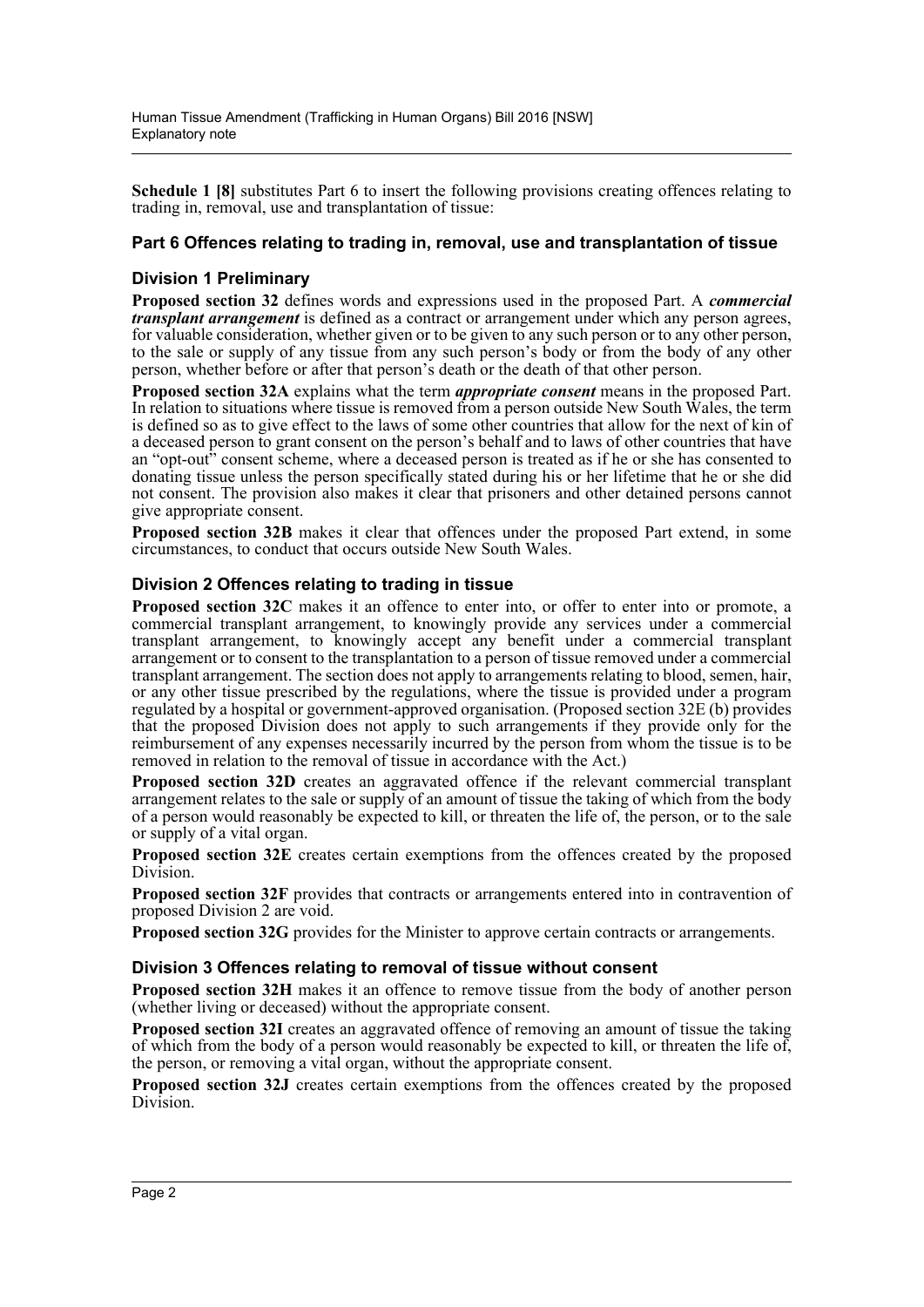### **Division 4 Offences relating to use of tissue removed without consent**

**Proposed section 32K** makes it an offence to use any tissue that is removed from the body of a living person in the course of medical, dental or surgical treatment for any purpose, knowing that appropriate consent was not given. It will also be an offence to use any tissue that is removed from the body of a deceased person, in any circumstances, for any purpose, knowing that appropriate consent was not given.

**Proposed section 32L** creates an aggravated offence of using an amount of tissue the taking of which from the body of a person would reasonably be expected to kill, or threaten the life of, the person, or a vital organ, knowing that appropriate consent was not given.

**Proposed section 32M** makes it an offence for a person to consent to the use of any tissue removed from the body of another person for the purpose of its transplantation into the body of the person if the tissue was removed from the body of the other person without the appropriate consent and the person to whom it is transplanted knows of, or is reckless as to, that lack of consent.

**Proposed section 32N** creates an aggravated offence of consenting to being transplanted with an amount of tissue the taking of which from the body of a person would reasonably be expected to kill, or threaten the life of, the person, or with a vital organ, without the appropriate consent, if the person to whom it is transplanted knows of, or is reckless as to, that lack of consent.

### **Division 5 Mandatory reporting by registered health practitioners**

**Proposed section 32O** imposes a duty on registered health practitioners to report any reasonable belief they have that a patient has received an organ or tissue that was commercially traded or taken without appropriate consent.

**Proposed section 32P** provides legal protection for registered health practitioners who make such mandatory reports.

**Schedule 1 [10]** omits existing offences that are replaced by the proposed offences.

**Schedule 1 [11]** transfers an existing offence (formerly set out in section 32 (1)).

**Schedule 1 [12]** makes a consequential amendment to a cross-reference.

**Schedule 1 [13]** provides that the aggravated offences created by the proposed Act are to be dealt with as indictable offences. The remaining offences are to be dealt with summarily before the Local Court.

**Schedule 1 [14]** provides for the making of savings or transitional regulations consequent on the amendment of the *Human Tissue Act 1983*.

## **Schedule 2 Amendment of Health Practitioner Regulation (Adoption of National Law) Act 2009 No 86**

**Schedule 2** makes it unsatisfactory professional conduct for a registered health practitioner to breach the duty to report a reasonable belief that human organs or human tissue have been obtained under a commercial transplant arrangement or taken from people without their consent.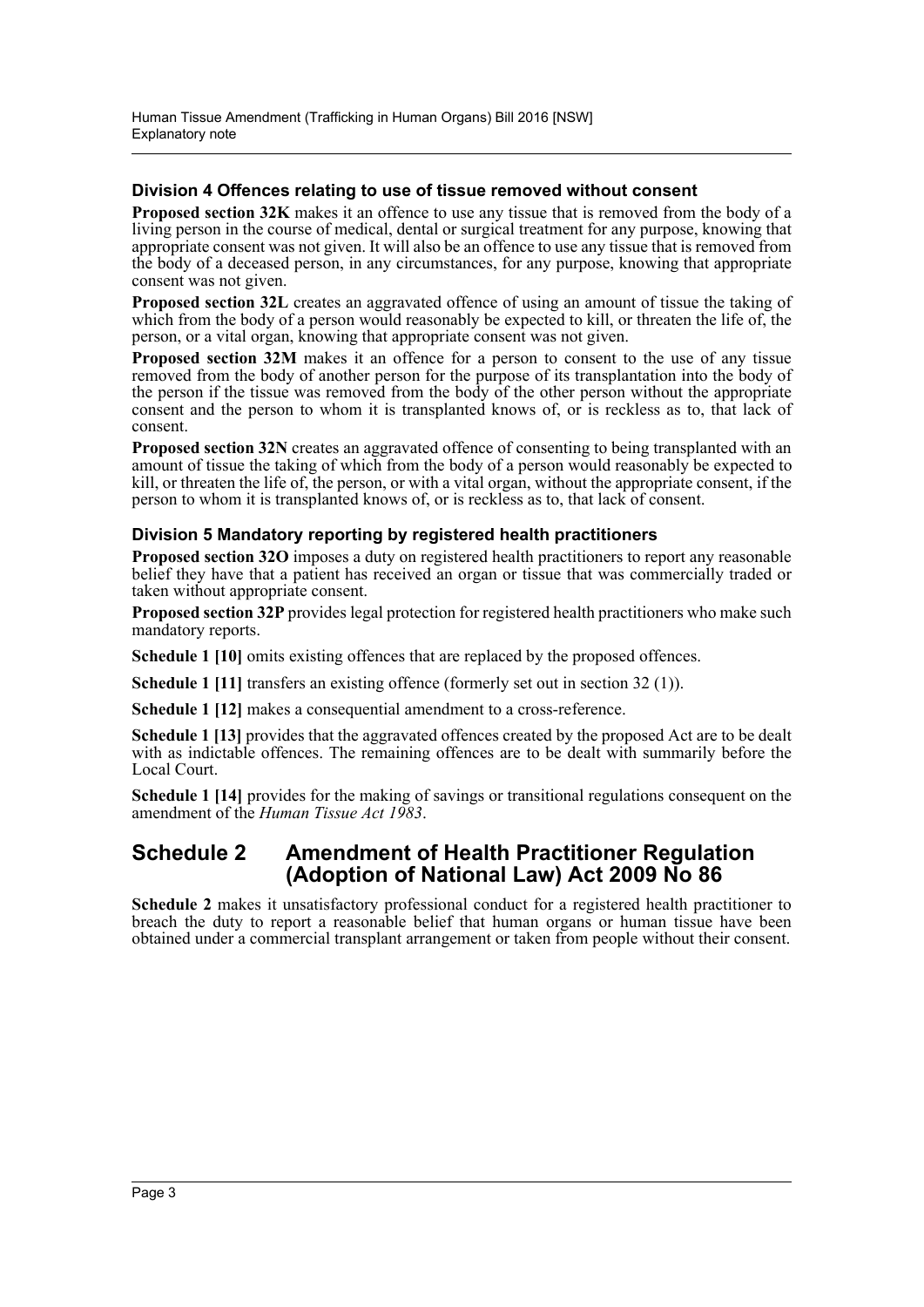Introduced by Mr David Shoebridge, MLC First print



New South Wales

# **Human Tissue Amendment (Trafficking in Human Organs) Bill 2016**

# **Contents**

|            |                                                                                          | Page          |
|------------|------------------------------------------------------------------------------------------|---------------|
|            | Name of Act                                                                              | 2.            |
|            | Commencement                                                                             | $\mathcal{P}$ |
| Schedule 1 | Amendment of Human Tissue Act 1983 No 164                                                |               |
| Schedule 2 | Amendment of Health Practitioner Regulation (Adoption of National<br>Law) Act 2009 No 86 |               |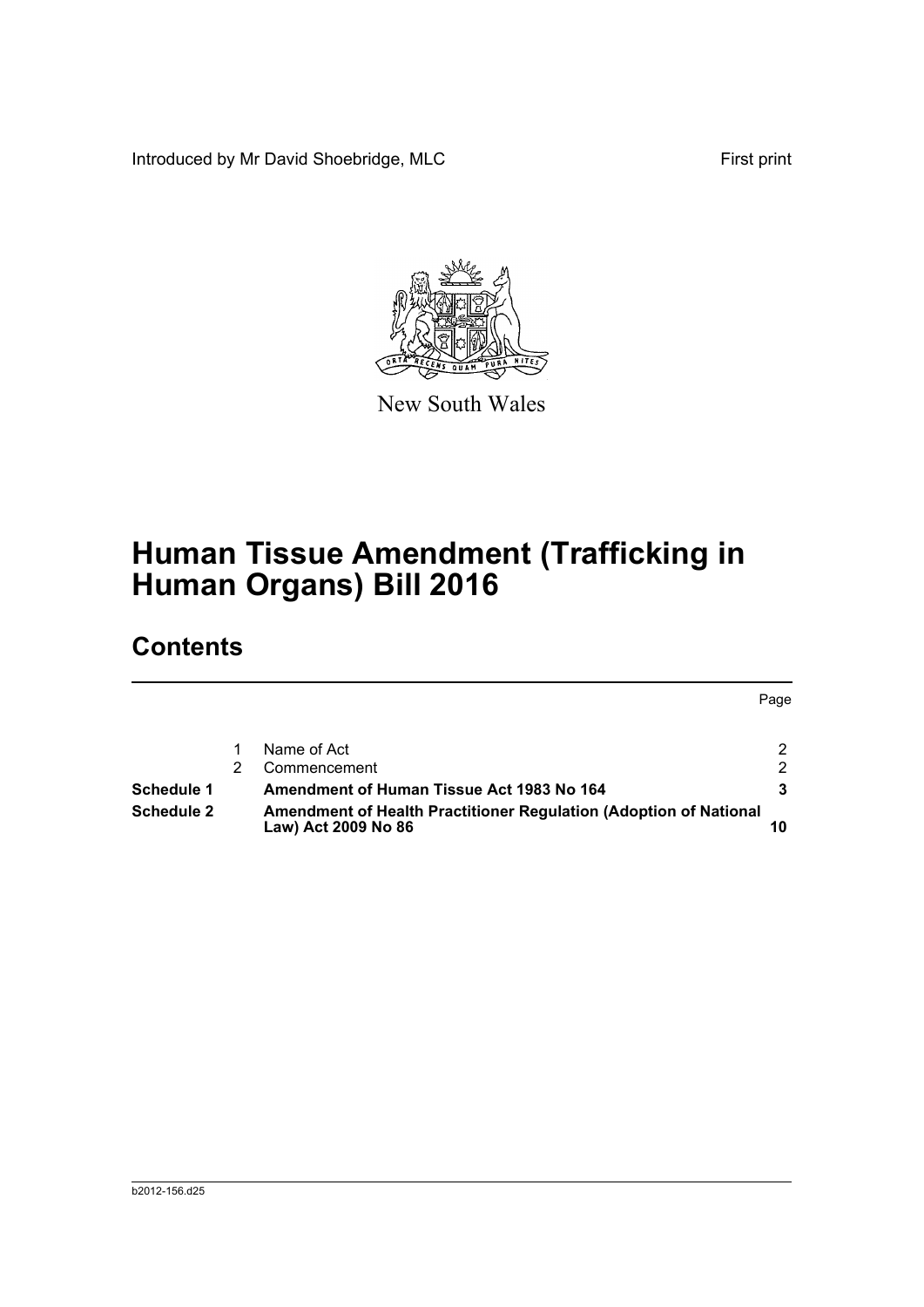

New South Wales

# **Human Tissue Amendment (Trafficking in Human Organs) Bill 2016**

No , 2016

## **A Bill for**

An Act to amend the *Human Tissue Act 1983* to make further provision with respect to the commercial or non-consensual trading of human organs and other human tissue; and for related purposes.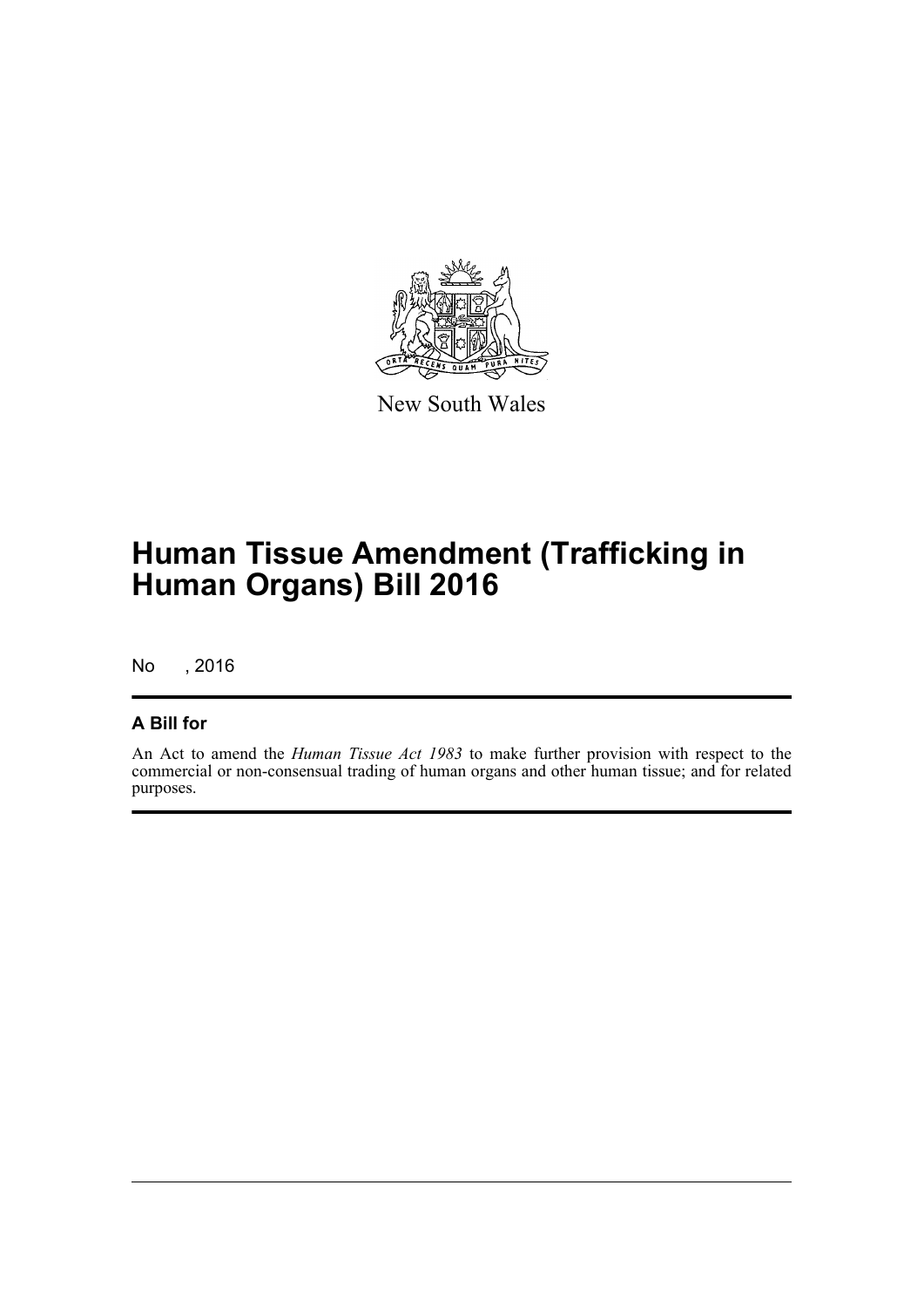<span id="page-5-1"></span><span id="page-5-0"></span>

| The Legislature of New South Wales enacts:                                     |                |
|--------------------------------------------------------------------------------|----------------|
| Name of Act                                                                    | $\mathcal{P}$  |
| This Act is the Human Tissue Amendment (Trafficking in Human Organs) Act 2016. | 3              |
| Commencement                                                                   | $\overline{4}$ |
| This Act commences on the date of assent to this Act.                          | 5              |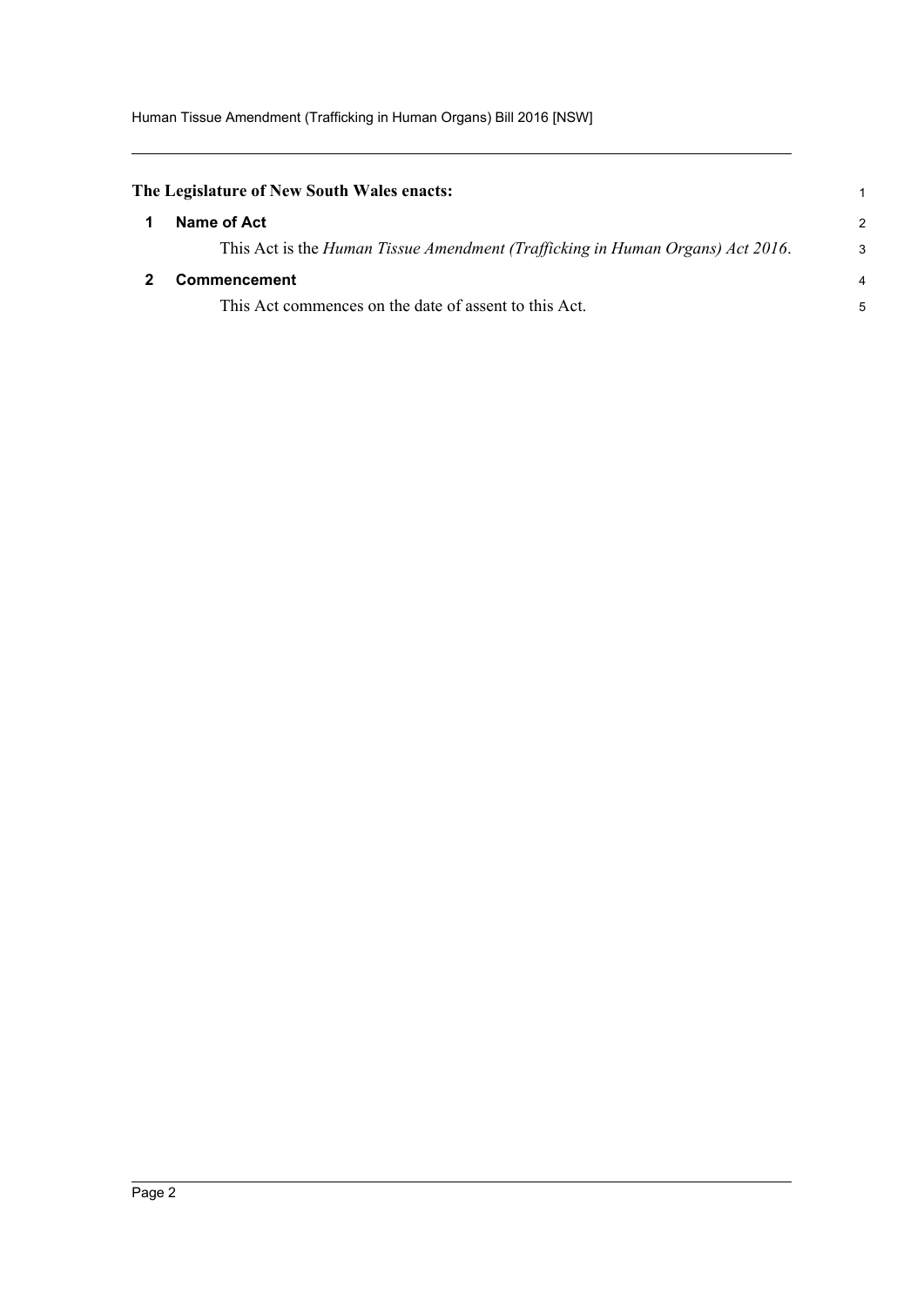<span id="page-6-0"></span>

|       | <b>Schedule 1</b>                                           | <b>Amendment of Human Tissue Act 1983 No 164</b>                                                                                                             | $\mathbf{1}$   |  |  |
|-------|-------------------------------------------------------------|--------------------------------------------------------------------------------------------------------------------------------------------------------------|----------------|--|--|
| [1]   | Long title                                                  |                                                                                                                                                              | $\overline{2}$ |  |  |
|       |                                                             | Insert "and use" after "removal".                                                                                                                            | 3              |  |  |
| $[2]$ | Long title                                                  |                                                                                                                                                              | 4              |  |  |
|       |                                                             | Insert "living or" before "deceased" where firstly occurring.                                                                                                | 5              |  |  |
| $[3]$ | <b>Section 4 Definitions</b>                                |                                                                                                                                                              |                |  |  |
|       |                                                             | Omit the definition of <b>Director-General</b> from section 4 (1).                                                                                           |                |  |  |
|       |                                                             | Insert in alphabetical order:                                                                                                                                | 8              |  |  |
|       |                                                             | <b>Secretary</b> means the Secretary of the Ministry of Health.                                                                                              | 9              |  |  |
| [4]   |                                                             | Section 4 (1), definition of "governing body"                                                                                                                |                |  |  |
|       |                                                             | Omit "Director-General" from paragraph (b) (iii). Insert instead "Secretary".                                                                                | 11             |  |  |
| [5]   |                                                             | Sections 4 (7) (b), 21C (1) and (5), 21Z (2) (b), 27A, 33A (2), 33I (2), (3) and (7) (b),<br>33J (1), (3) and (5) and $37A(2)$ –(6)                          | 12<br>13       |  |  |
|       |                                                             | Omit "Director-General" wherever occurring. Insert instead "Secretary".                                                                                      | 14             |  |  |
| [6]   |                                                             | Section 5 Designated officers and designated specialists                                                                                                     | 15             |  |  |
|       | Omit "of the Department of Health" from section $5(2)(a)$ . |                                                                                                                                                              |                |  |  |
| $[7]$ | Sections 27 (1A) (a) and 39 (1A) (c)                        |                                                                                                                                                              |                |  |  |
|       |                                                             | Omit "Director-General of the Department of Health" wherever occurring.                                                                                      | 18             |  |  |
|       | Insert instead "Secretary".                                 |                                                                                                                                                              |                |  |  |
| [8]   | Part 6                                                      |                                                                                                                                                              | 20             |  |  |
|       | Omit the Part. Insert instead:                              |                                                                                                                                                              |                |  |  |
|       | Part 6                                                      | Offences relating to trading in, removal, use and<br>transplantation of tissue                                                                               | 22<br>23       |  |  |
|       | <b>Division 1</b>                                           | <b>Preliminary</b>                                                                                                                                           | 24             |  |  |
|       | 32                                                          | <b>Definitions</b>                                                                                                                                           | 25             |  |  |
|       |                                                             | In this Part:                                                                                                                                                | 26             |  |  |
|       |                                                             | <i>appropriate consent</i> —see section 32A.                                                                                                                 | 27             |  |  |
|       |                                                             | <i>commercial transplant arrangement</i> means a contract or arrangement under                                                                               | 28             |  |  |
|       |                                                             | which any person agrees, for valuable consideration, whether given or to be<br>given to any such person or to any other person, to the sale or supply of any | 29<br>30       |  |  |
|       |                                                             | tissue from any such person's body or from the body of any other person,<br>whether before or after that person's death or the death of that other person.   | 31             |  |  |
|       |                                                             | <i>vital organ</i> means an organ that a person cannot survive without, or one of a                                                                          | 32<br>33       |  |  |
|       |                                                             | pair of organs that a person cannot survive without, and includes any of the<br>following:                                                                   | 34<br>35       |  |  |
|       |                                                             | (a)<br>heart,                                                                                                                                                | 36             |  |  |
|       |                                                             | (b)<br>lung,                                                                                                                                                 | 37             |  |  |
|       |                                                             |                                                                                                                                                              |                |  |  |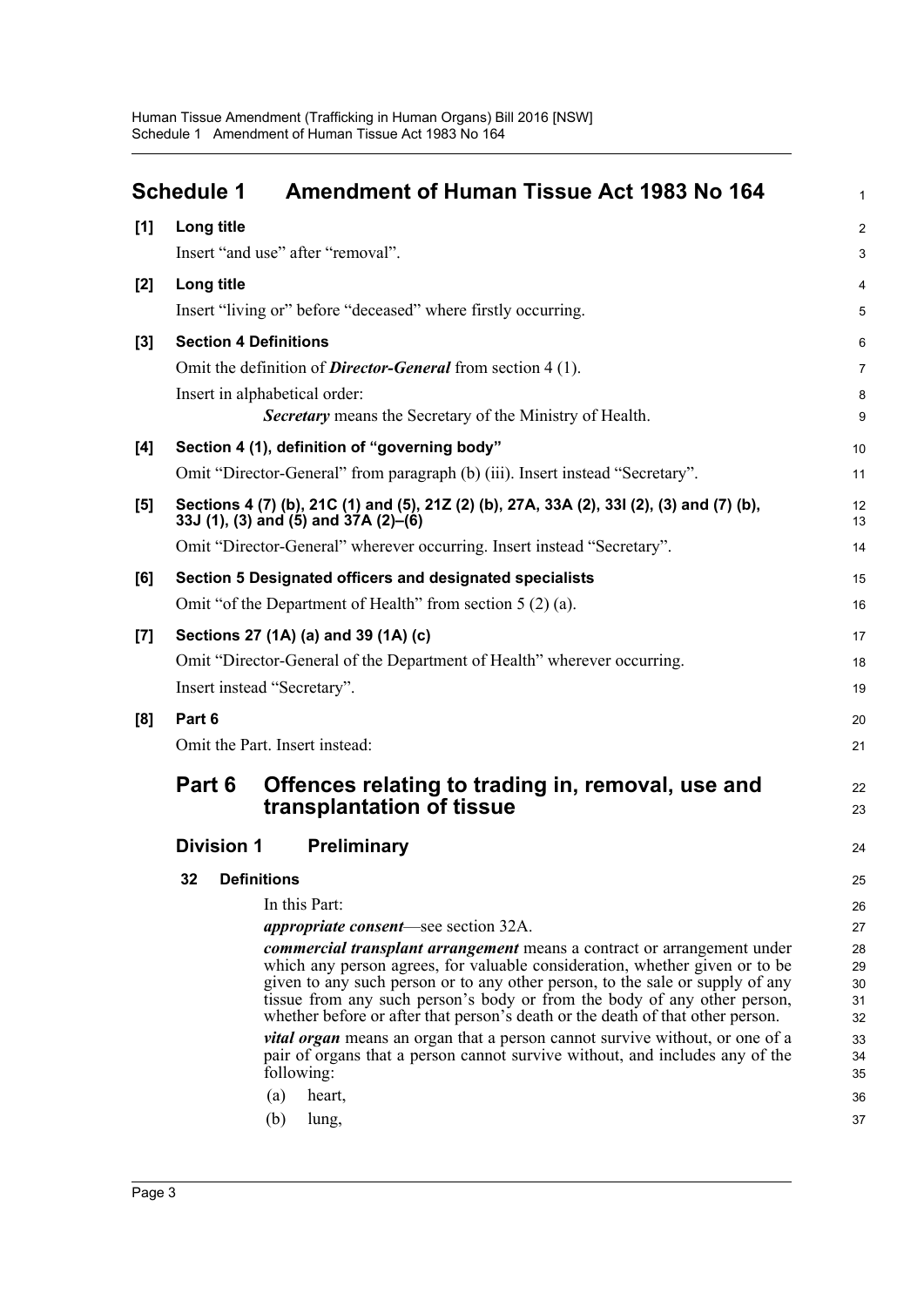- (c) kidney,
- (d) liver,
- (e) pancreas.

#### **32A Meaning of "appropriate consent"**

(1) In this Part:

*appropriate consent*, in relation to the removal of tissue, or the removal of tissue and its use for a particular purpose, means:

- in the case of tissue of a person that is removed or used in New South Wales—a consent or authority that is, under this Act, sufficient authority for the tissue to be removed from the person or to be removed from the person and used for that particular purpose, or
- (b) in the case of tissue of a person that is removed or used outside New South Wales:
	- (i) the consent of the person from whom the tissue is removed to the removal of the tissue or to the removal of the tissue and its use for that particular purpose, or
	- (ii) if the person from whom the tissue is removed is a minor or otherwise lacks capacity to consent—the consent of the parent or guardian of the person to the removal of the tissue or to the removal of the tissue and its use for that particular purpose, or
	- (iii) if the person from whom the tissue is removed is deceased and the laws of the place of death allow for the removal of tissue with the consent of the next of kin of the deceased person—the consent of a senior available next of kin to the removal of the tissue or to the removal of the tissue and its use for that particular purpose, or
	- (iv) if the person from whom the tissue is removed is deceased and the laws of the place of death provide that a deceased person is taken to have given consent to the removal or use of the person's tissue unless the person has, during the person's lifetime, specifically indicated that he or she does not give consent—the presumed consent of the person arising from failure of the person during the person's lifetime to specifically indicate that he or she does not give consent to the removal of the tissue or to the removal of the tissue and its use for that particular purpose.
- (2) Despite subsection (1):
	- (a) if the person from whom the tissue is removed is imprisoned or otherwise detained by a police force or government (whether in a gaol, a hospital or elsewhere), or was so imprisoned or detained immediately before he or she died, then the person cannot give appropriate consent, and
	- (b) if the place of death of the person from whom the tissue is removed is one prescribed by the regulations, consent will not be presumed and only consent expressed by the person himself or herself during his or her lifetime, or the consent of a senior available next of kin, is *appropriate consent* for the purposes of this Part.
- (3) The regulations may create exceptions to the operation of paragraph (b) (iv) of the definition of *appropriate consent* in subsection (1).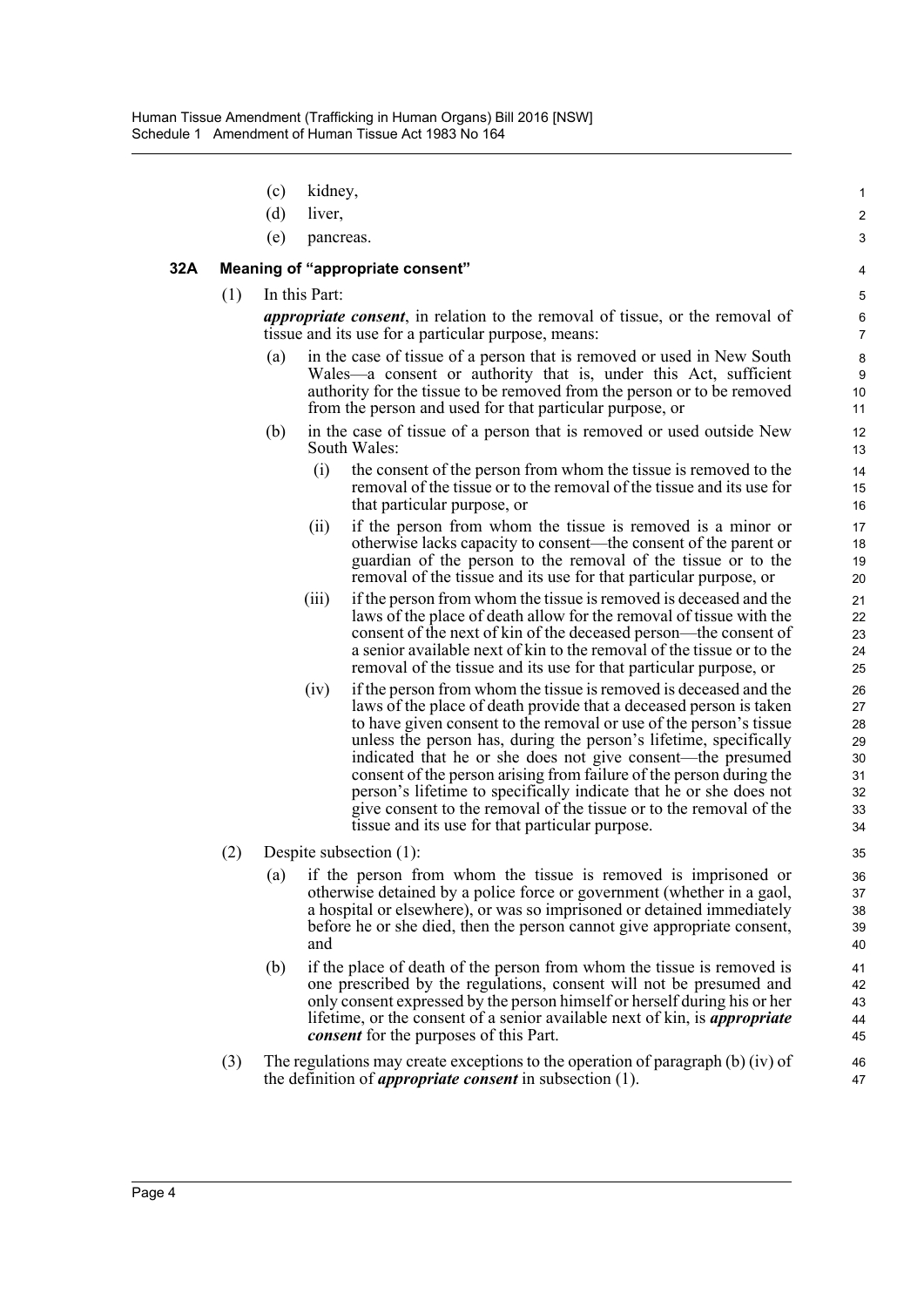## **32B Offences extend to conduct that occurs outside New South Wales**

Without limiting the application of Part 1A of the *Crimes Act 1900*, a person commits an offence under this Part even if one or more of the acts constituting the offence occurs outside New South Wales and the person who does the acts constituting the offence, or the person from whom the relevant tissue is removed, is ordinarily resident in New South Wales.

7

#### **Division 2 Offences relating to trading in tissue**

#### **32C Offence of trading in tissue**

- (1) A person must not:
	- (a) enter into, or offer to enter into or promote, a commercial transplant arrangement, or
	- (b) knowingly provide any services (including medical services) under a commercial transplant arrangement, or
	- (c) knowingly accept any benefit under a commercial transplant arrangement, or
	- (d) consent to the transplantation to the person of tissue removed from the body of another person under a commercial transplant arrangement.

Maximum penalty: 40 penalty units or imprisonment for 6 months, or both.

- (2) This section does not apply to commercial transplant arrangements relating to blood, semen, hair, or any other tissue prescribed by the regulations, where that tissue is provided under a program regulated by a hospital or government-approved organisation.
- (3) For the purposes of this section, a person who consents to the transplantation to the person of tissue removed from the body of another person under a commercial transplant arrangement is taken to have accepted a benefit under that commercial transplant arrangement.

#### **32D Aggravated offence of trading in tissue**

- (1) A person commits an offence under this section if the person commits an offence under section 32C and the commercial transplant arrangement concerned relates to the sale or supply of:
	- (a) an amount of tissue the taking of which from the body of a person would reasonably be expected to kill, or threaten the life of, the person, or
	- (b) a vital organ.

Maximum penalty: imprisonment for 25 years.

(2) If, on the trial of a person for an offence under this section, the jury is not satisfied that the person is guilty of the offence but is satisfied on the evidence that the person is guilty of an offence under section 32C, it may find the person not guilty of the offence charged but guilty of an offence under section 32C, and the person is liable to punishment accordingly.

#### **32E Exemptions**

This Division does not apply to or in respect of:

(a) the sale or supply of tissue if the tissue has been subjected to processing or treatment and the sale or supply is made for the purpose of enabling the tissue to be used for therapeutic, medical or scientific purposes, or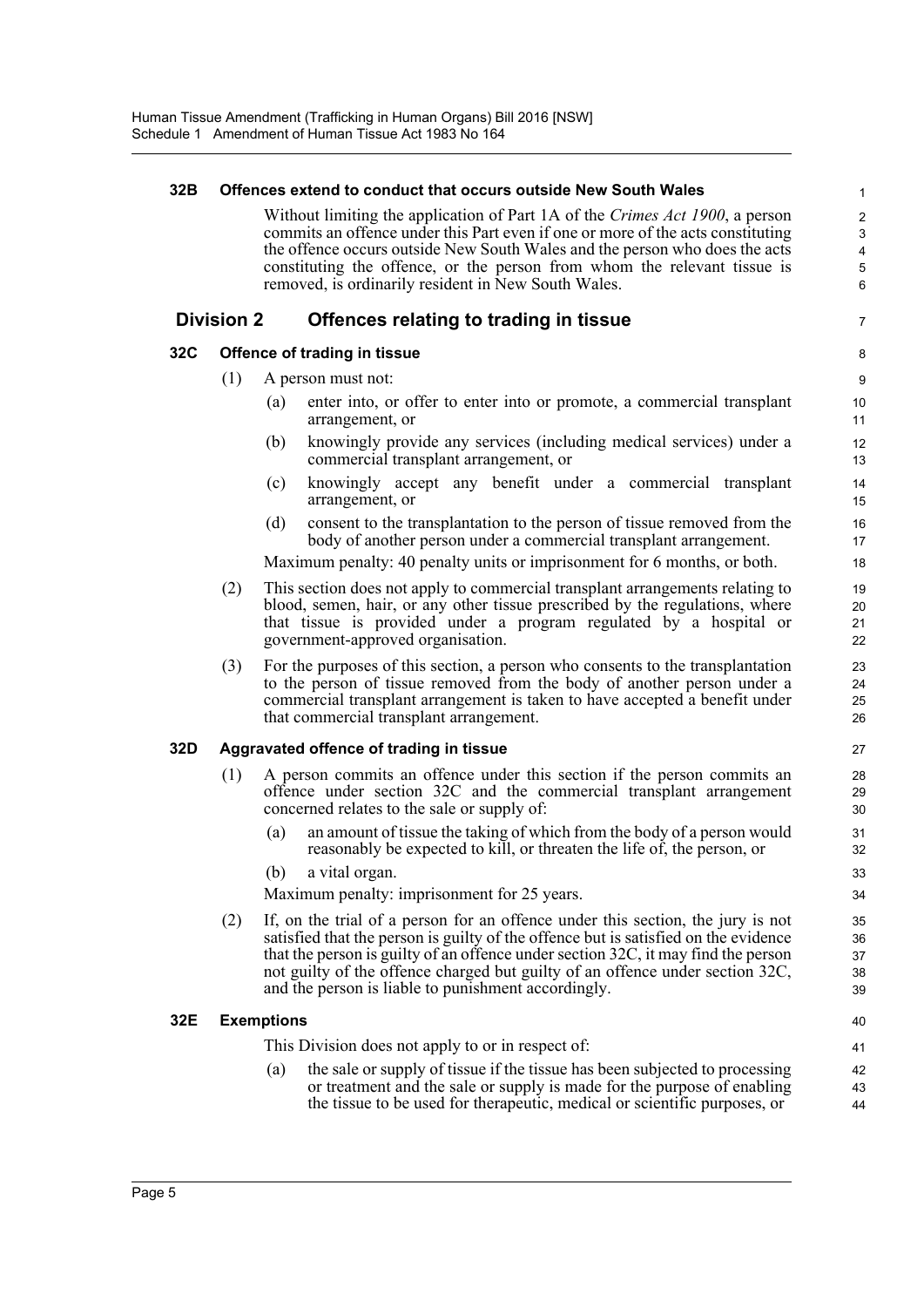|     | (b) | a contract or arrangement providing only for the reimbursement of any<br>expenses necessarily incurred by the person from whom the tissue is to<br>be removed in relation to the removal of tissue in accordance with this<br>Act. |
|-----|-----|------------------------------------------------------------------------------------------------------------------------------------------------------------------------------------------------------------------------------------|
| 32F |     | Contracts or arrangements in breach of certain provisions void                                                                                                                                                                     |

### A contract or arrangement entered into in contravention of this Division is void.

#### **32G Minister may approve contracts or arrangements**

- (1) If the Minister considers it desirable by reason of special circumstances to do so, the Minister may, by instrument in writing, approve the entering into of a contract or arrangement that would, but for the approval, be void by virtue of this Division.
- (2) This Division does not apply to or in respect of a contract or arrangement entered into in accordance with such an approval.

### **Division 3 Offences relating to removal of tissue without consent**

**Note.** This Division prohibits the removal of tissue without consent. Part 2 of this Act regulates the donation of tissue (which includes organs) by living persons with consent. Part 4 regulates the removal of tissue (including organs) after death, where the deceased person had, during his or her lifetime, given his or her consent to that removal.

#### **32H Offence of unlawful removal of tissue**

A person must not remove tissue from the body of any other person (whether living or deceased) without the appropriate consent.

Maximum penalty: 40 penalty units or imprisonment for 6 months, or both.

#### **32I Aggravated offence of unlawful removal of tissue**

- (1) A person commits an offence under this section if the person commits an offence under section 32H and the offence involves removing:
	- (a) an amount of tissue from the body of a living person that would reasonably be expected to kill or threaten the life of the person, or
	- (b) an amount of tissue from the body of a deceased person that would, if the person were alive, reasonably be expected to kill or threaten the life of the person, or
	- (c) a vital organ.

Maximum penalty: imprisonment for 25 years.

(2) If, on the trial of a person for an offence under this section, the jury is not satisfied that the person is guilty of the offence but is satisfied on the evidence that the person is guilty of an offence under section 32H, it may find the person not guilty of the offence charged but guilty of an offence under section 32H, and the person is liable to punishment accordingly.

#### **32J Offences do not apply to conduct authorised by law**

This Division does not apply to or in respect of anything authorised by or under:

- (a) the *Coroners Act 2009*, or
- (b) the *Anatomy Act 1977*, or
- (c) any other law.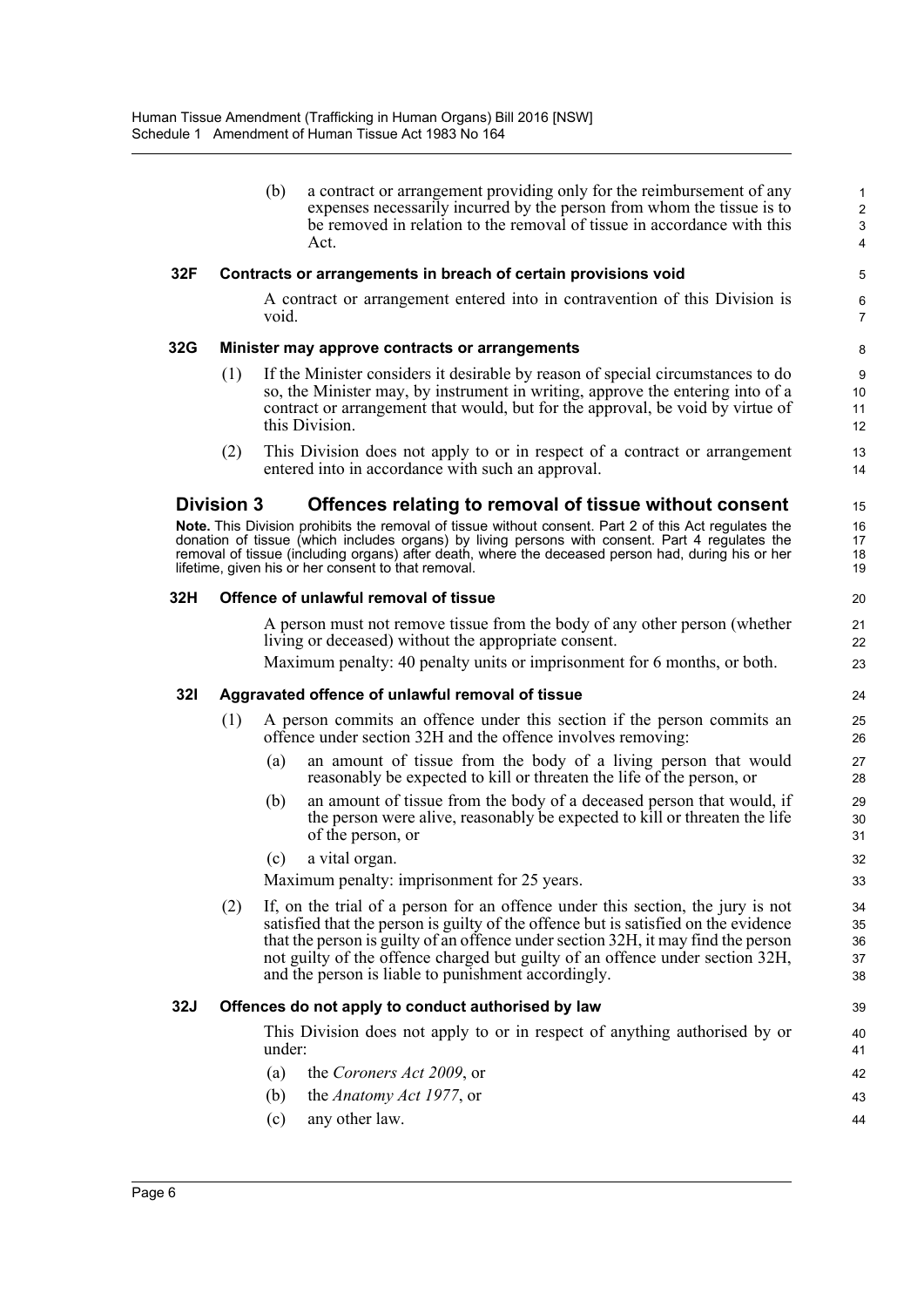#### **Division 4 Offences relating to use of tissue removed without consent**

#### **32K Offence of use of tissue removed without consent**

#### A person must not:

(a) use any tissue that is removed from the body of a living person in the course of medical, dental or surgical treatment carried out in the interests of the health of the person for any purpose (other than for the purposes of treating the person), knowing that appropriate consent was not given for the removal and use, or

1  $\overline{2}$ 

(b) use any tissue that is removed from the body of a deceased person, in any circumstances, for any purpose, knowing that appropriate consent was not given for the removal and use.

Maximum penalty: 40 penalty units or imprisonment for 6 months, or both.

#### **32L Aggravated offence of use of tissue removed without consent**

- (1) A person commits an offence under this section if the person commits an offence under section 32K and the offence involves the use of:
	- (a) an amount of tissue removed from the body of a living person that would reasonably be expected to kill or threaten the life of the person, or
	- (b) an amount of tissue removed from the body of a deceased person that would, if the person were alive, reasonably be expected to kill or threaten the life of the person, or
	- (c) a vital organ.

Maximum penalty: imprisonment for 25 years.

(2) If, on the trial of a person for an offence under this section, the jury is not satisfied that the person is guilty of the offence but is satisfied on the evidence that the person is guilty of an offence under section 32K, it may find the person not guilty of the offence charged but guilty of an offence under section 32K, and the person is liable to punishment accordingly.

#### **32M Offence of unlawfully receiving for transplantation tissue removed without consent**

A person must not consent to the use of any tissue removed from the body of another person (whether living or deceased) for the purpose of its transplantation to the body of the person if:

- (a) the tissue was removed from the body of the other person without the appropriate consent to the removal and use, and
- (b) the person to whom it is transplanted knows of, or is reckless as to, that lack of consent.

Maximum penalty: 40 penalty units or imprisonment for 6 months, or both.

#### **32N Aggravated offence of unlawfully receiving for transplantation tissue removed without consent**

- (1) A person commits an offence under this section if the person commits an offence under section 32M and that offence involves the use for transplantation of:
	- (a) an amount of tissue removed from the body of a living person that would reasonably be expected to kill or threaten the life of the person, or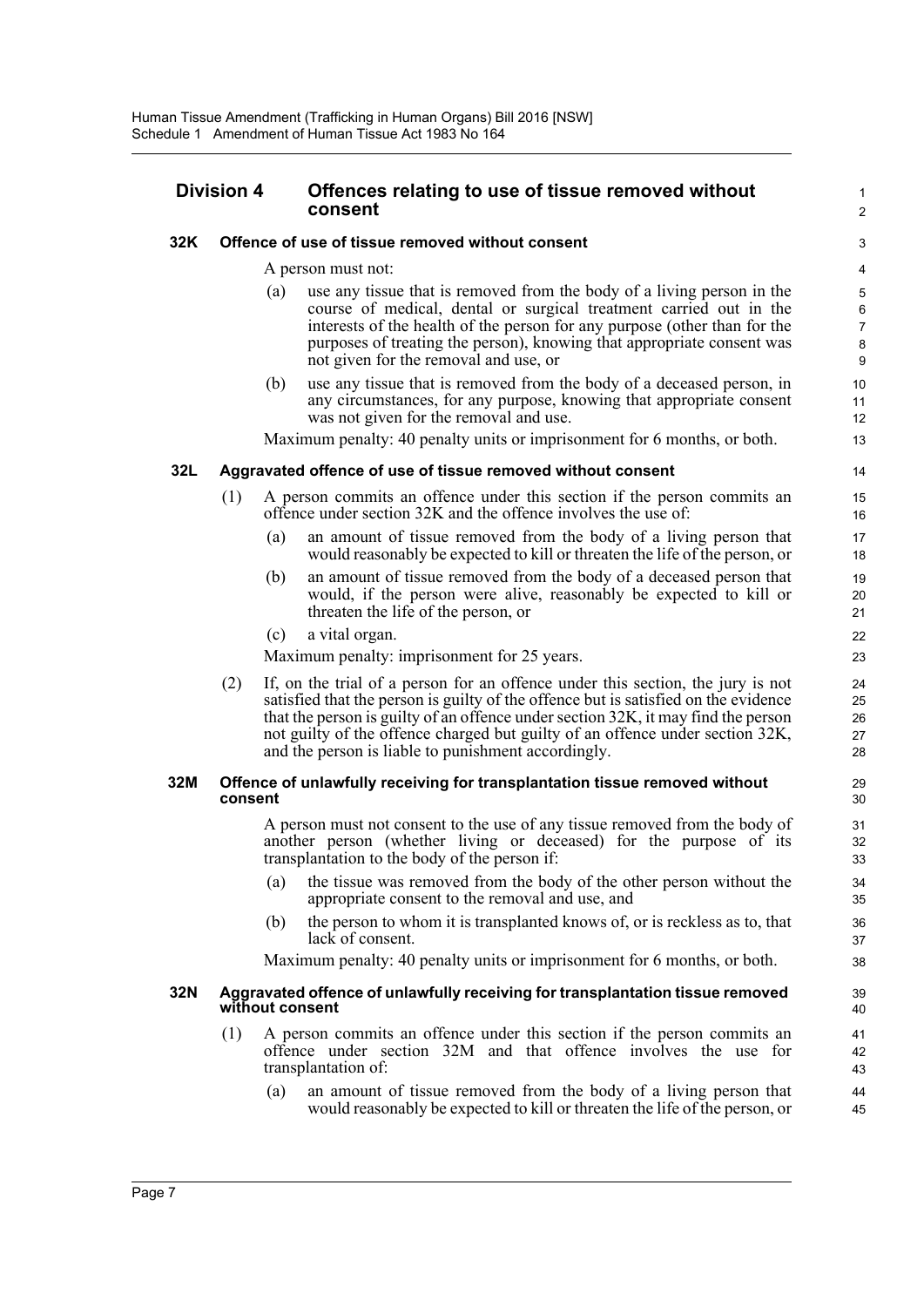| (b) | an amount of tissue removed from the body of a deceased person that |  |  |  |  |
|-----|---------------------------------------------------------------------|--|--|--|--|
|     | would, if the person were alive, reasonably be expected to kill or  |  |  |  |  |
|     | threaten the life of the person, or                                 |  |  |  |  |

(c) a vital organ.

Maximum penalty: imprisonment for 25 years.

(2) If, on the trial of a person for an offence under this section, the jury is not satisfied that the person is guilty of the offence but is satisfied on the evidence that the person is guilty of an offence under section 32M, it may find the person not guilty of the offence charged but guilty of an offence under section 32M, and the person is liable to punishment accordingly.

### **Division 5 Mandatory reporting by registered health practitioners**

#### **32O Mandatory reporting by registered health practitioners**

- (1) A registered health practitioner has a duty to provide a report to the Secretary if he or she has a reasonable belief that a patient or other person has been transplanted with or received tissue that was removed from the body of another person (whether living or deceased):
	- (a) under a commercial transplant arrangement, or
	- (b) without the appropriate consent to the removal or to its use in that patient or other person.
- (2) A registered health practitioner is only under such a duty if that reasonable belief arises during the course of or from the health practitioner's work.
- (3) That report must:
	- (a) be provided as soon as practicable and in the manner required by the regulations, and
	- (b) include the name, or a description, of the patient or other person, and the grounds for the registered health practitioner forming that reasonable belief.
- (4) In this Division:

*registered health practitioner* means a person registered under the Health Practitioner Regulation National Law to practise a health profession (within the meaning of that Law), other than as a student.

#### **32P Protection of registered health practitioners who make reports**

If a registered health practitioner makes a report in good faith to the Secretary under section 32O:

- (a) the making of the report does not constitute a breach of professional etiquette or ethics or a departure from accepted standards of professional conduct, and
- (b) no liability for defamation is incurred because of the report, and
- (c) the making of the report does not constitute a ground for any civil proceedings, including proceedings for malicious prosecution or for conspiracy or for breach of any duty of confidentiality, and
- (d) the registered health practitioner is not subject to any criminal liability in relation to the making of the report.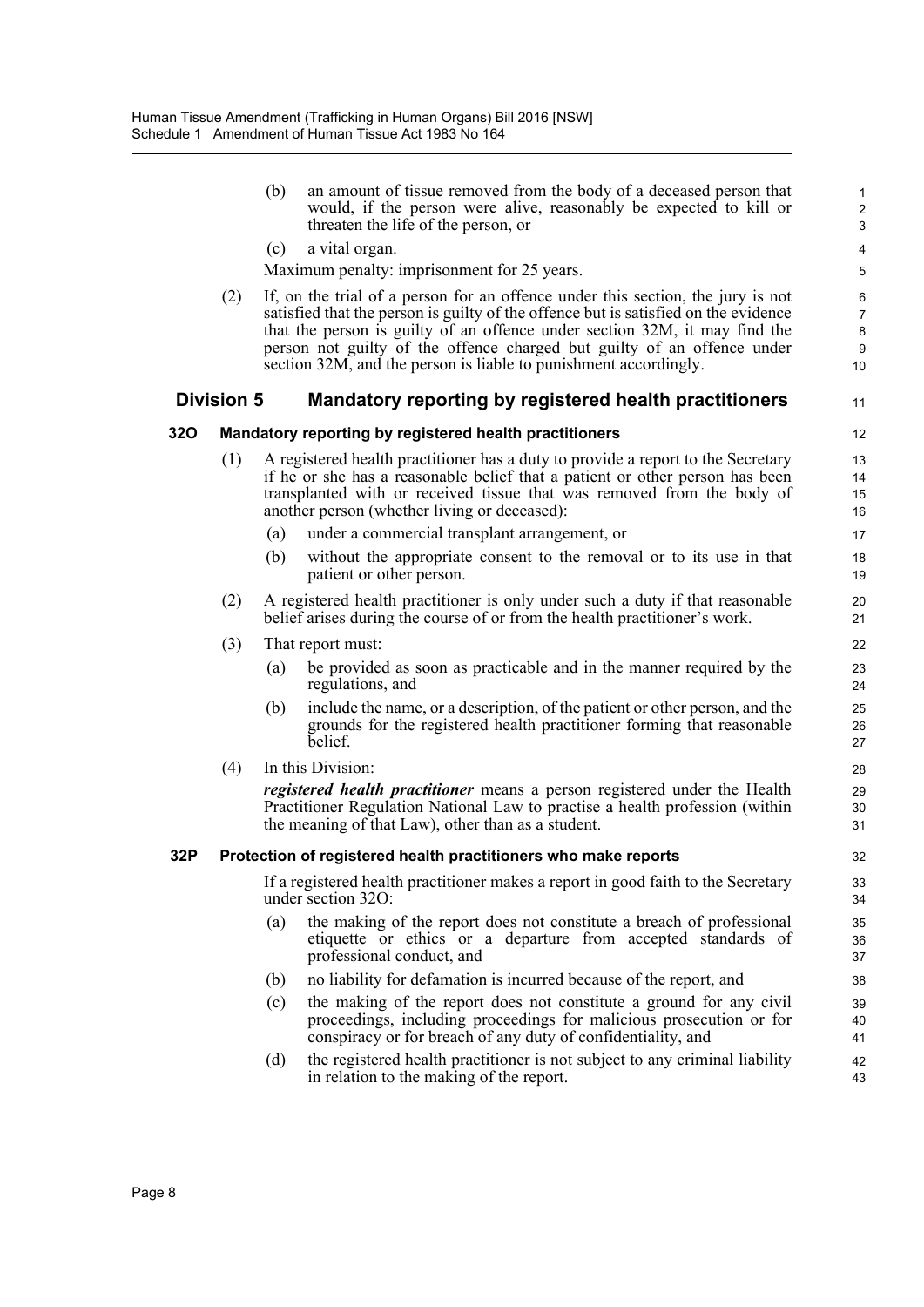Human Tissue Amendment (Trafficking in Human Organs) Bill 2016 [NSW] Schedule 1 Amendment of Human Tissue Act 1983 No 164

| [9]    |                                                                                                                   |                       | <b>Sections 33A Appointment of inspectors</b>                                                                                                                                                                                                                                                                                                                                                                                                                  | $\mathbf{1}$                     |
|--------|-------------------------------------------------------------------------------------------------------------------|-----------------------|----------------------------------------------------------------------------------------------------------------------------------------------------------------------------------------------------------------------------------------------------------------------------------------------------------------------------------------------------------------------------------------------------------------------------------------------------------------|----------------------------------|
|        |                                                                                                                   |                       | Omit "Director-General may appoint any officer of the Department of Health, or any person<br>who the Director-General" from section 33A (1).                                                                                                                                                                                                                                                                                                                   | $\overline{\mathbf{c}}$<br>3     |
|        | Insert instead "Secretary may appoint any officer of the Ministry of Health, or any person<br>who the Secretary". |                       |                                                                                                                                                                                                                                                                                                                                                                                                                                                                | 4<br>5                           |
| $[10]$ |                                                                                                                   |                       | <b>Section 36 Offences</b>                                                                                                                                                                                                                                                                                                                                                                                                                                     | 6                                |
|        |                                                                                                                   |                       | Omit section 36 $(1)$ and $(1A)$ .                                                                                                                                                                                                                                                                                                                                                                                                                             | $\overline{7}$                   |
| $[11]$ | Section 36 (2B)                                                                                                   |                       | 8                                                                                                                                                                                                                                                                                                                                                                                                                                                              |                                  |
|        | Insert after section $36(2A)$ :                                                                                   |                       |                                                                                                                                                                                                                                                                                                                                                                                                                                                                | 9                                |
|        |                                                                                                                   | (2B)                  | A person must not enter into, or offer to enter into, a contract or arrangement<br>under which any person agrees, for valuable consideration, whether given or<br>to be given to any such person or to any other person, to the post-mortem<br>examination of any person's body after that person's death or the body of any<br>other person after the death of that other person.<br>Maximum penalty: 40 penalty units or imprisonment for 6 months, or both. | 10<br>11<br>12<br>13<br>14<br>15 |
| $[12]$ |                                                                                                                   | <b>Section 36 (4)</b> |                                                                                                                                                                                                                                                                                                                                                                                                                                                                | 16                               |
|        |                                                                                                                   | Omit " $(1)$ ,".      |                                                                                                                                                                                                                                                                                                                                                                                                                                                                | 17                               |
| $[13]$ |                                                                                                                   | <b>Section 38</b>     |                                                                                                                                                                                                                                                                                                                                                                                                                                                                | 18                               |
|        | Omit the section. Insert instead:                                                                                 |                       | 19                                                                                                                                                                                                                                                                                                                                                                                                                                                             |                                  |
|        | 38                                                                                                                |                       | <b>Proceedings for offences</b>                                                                                                                                                                                                                                                                                                                                                                                                                                | 20                               |
|        |                                                                                                                   | (1)                   | Proceedings for an offence under this Act or the regulations are to be dealt with<br>summarily before the Local Court.                                                                                                                                                                                                                                                                                                                                         | 21<br>22                         |
|        |                                                                                                                   | (2)                   | Despite subsection (1), an offence under section 32D, 32I, 32L or 32N is to be<br>dealt with as an indictable offence.                                                                                                                                                                                                                                                                                                                                         | 23<br>24                         |
| $[14]$ |                                                                                                                   |                       | Schedule 1 Savings, transitional and other provisions                                                                                                                                                                                                                                                                                                                                                                                                          | 25                               |
|        | Omit clause 1 (1). Insert instead:                                                                                |                       | 26                                                                                                                                                                                                                                                                                                                                                                                                                                                             |                                  |
|        |                                                                                                                   | (1)                   | The regulations may contain provisions of a savings or transitional nature<br>consequent on the enactment of any Act that amends this Act.                                                                                                                                                                                                                                                                                                                     | 27<br>28                         |
|        |                                                                                                                   |                       |                                                                                                                                                                                                                                                                                                                                                                                                                                                                |                                  |